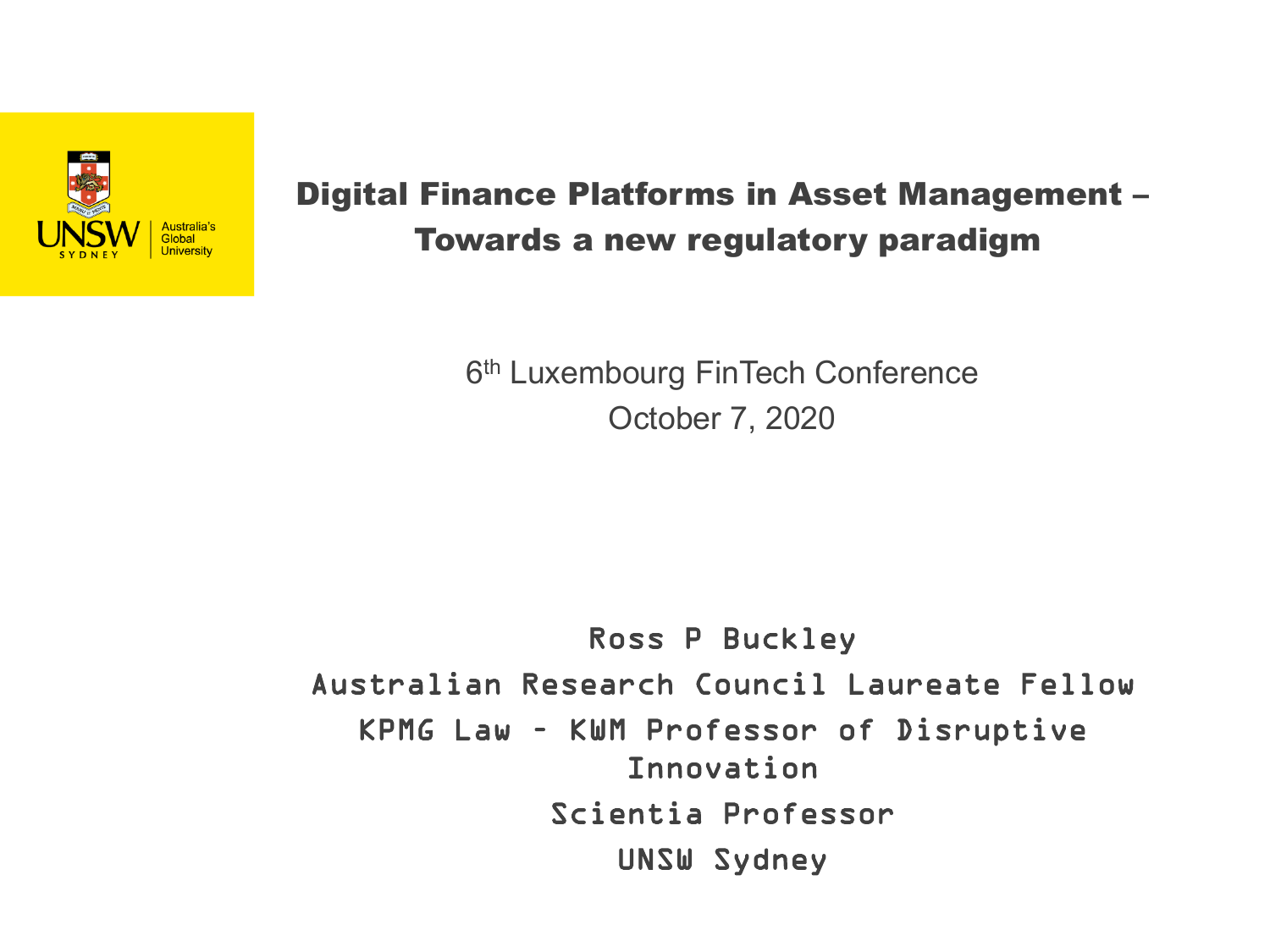# **If we think about "FinTechs"**

We typically think of small agile start-ups

The term doesn't usually encompass Goldman Sachs, or Blackrock (Aladdin) or Ant Financial. But all three lead the world in applying technology to delivering financial solutions.

The world's focus has been on these small agile start-ups. And they matter. But they are far from the main game.

**Today, which companies, in the main, win, and win big?** 

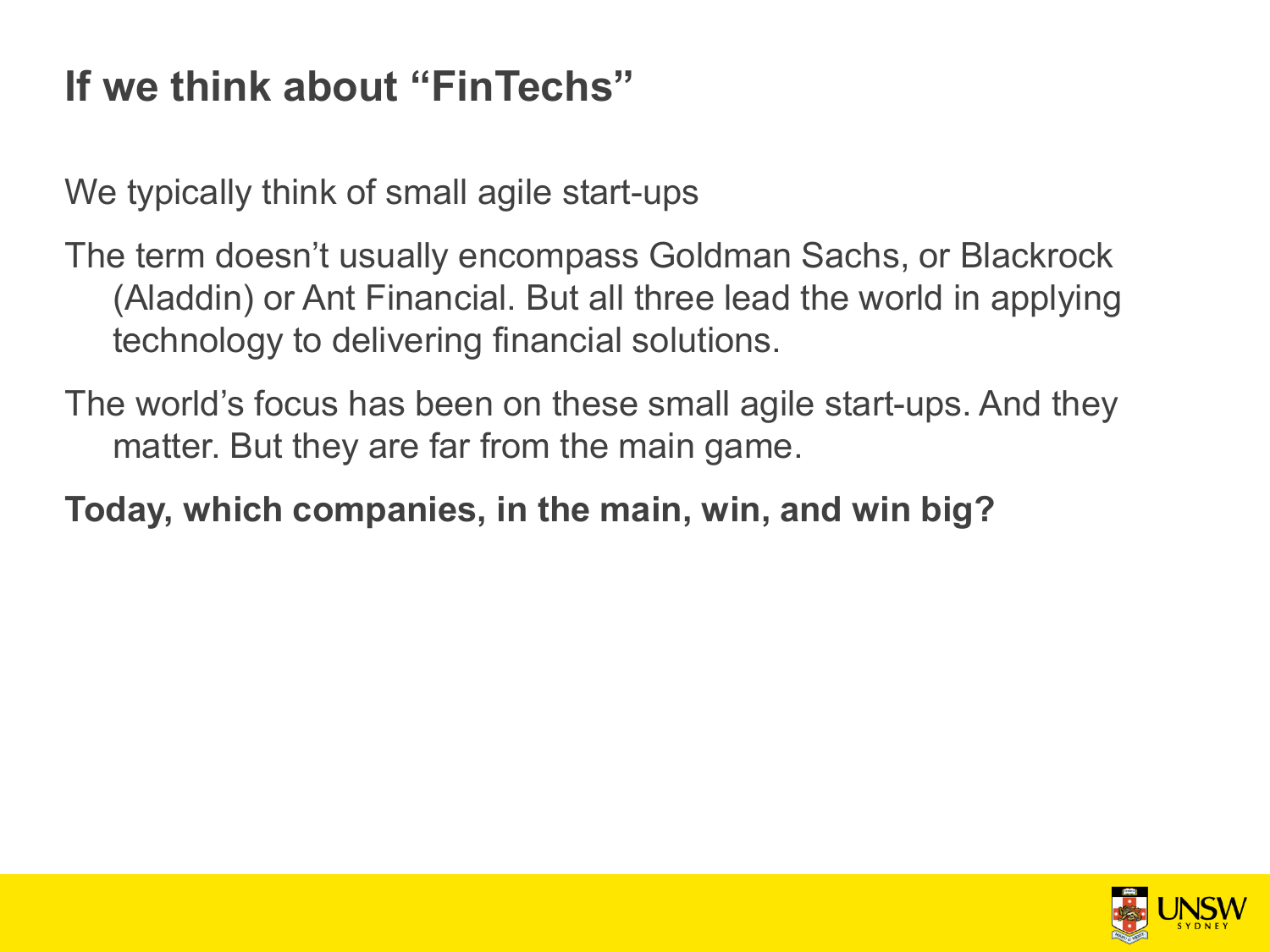### **Big winners of past 5 years -- tech and platform companies**



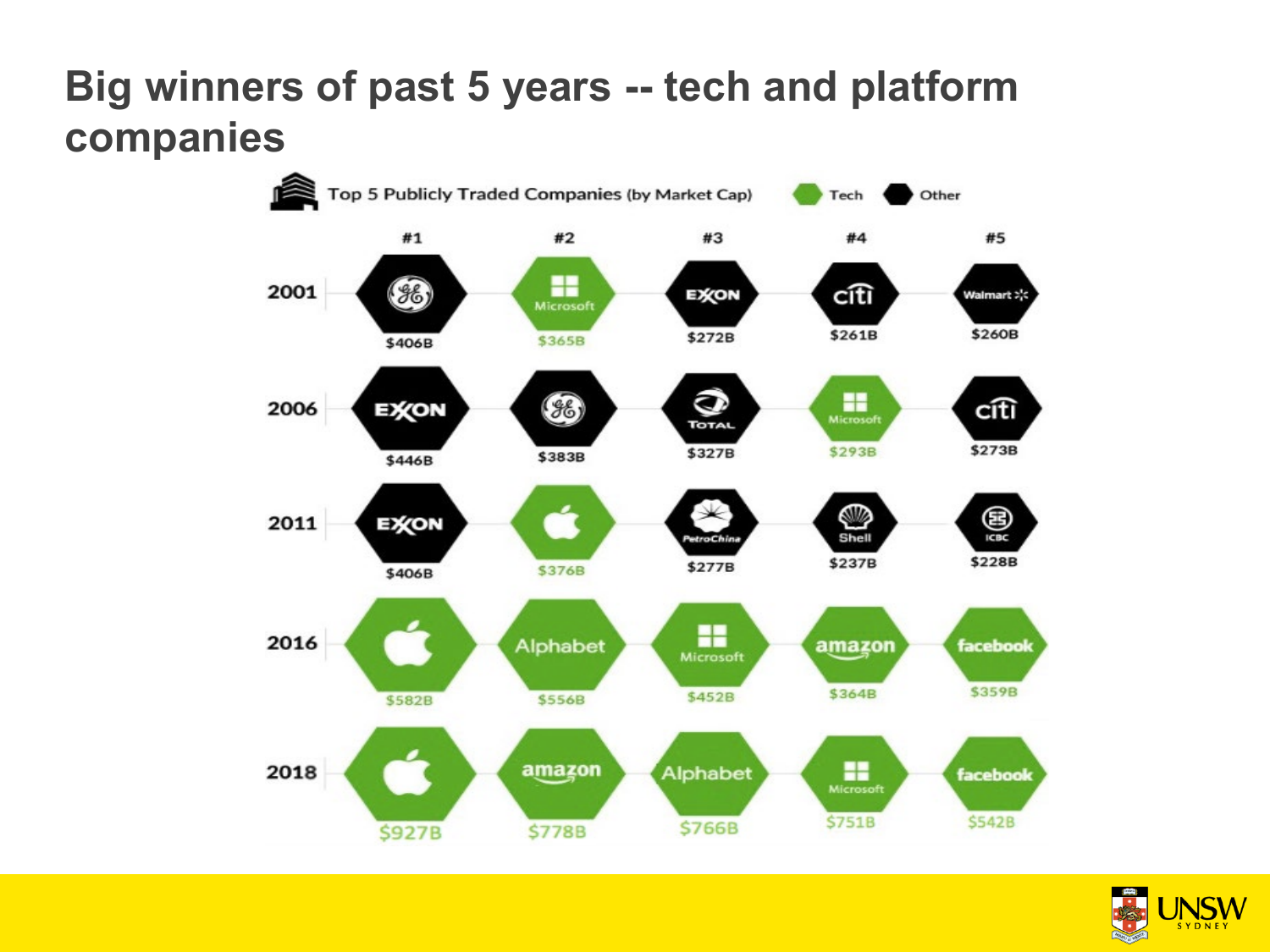### **And what do the winners have in common?**

What do Apple, Amazon, Google, Microsoft and Facebook have in common that GE, Exxon, Citi and Walmart did not, and do not?

Are GE jet engines exceptional? Are Walmart's prices to US consumers extraordinary?

But is an airline better off if more other airlines use GE engines?

Are American consumers better off if more other people shop at Walmart?

Is Microsoft the best software? Is Facebook the best social media platform? Is Uber even a decent company?

No, no and no!

So why do we use Microsoft and Facebook and Uber?

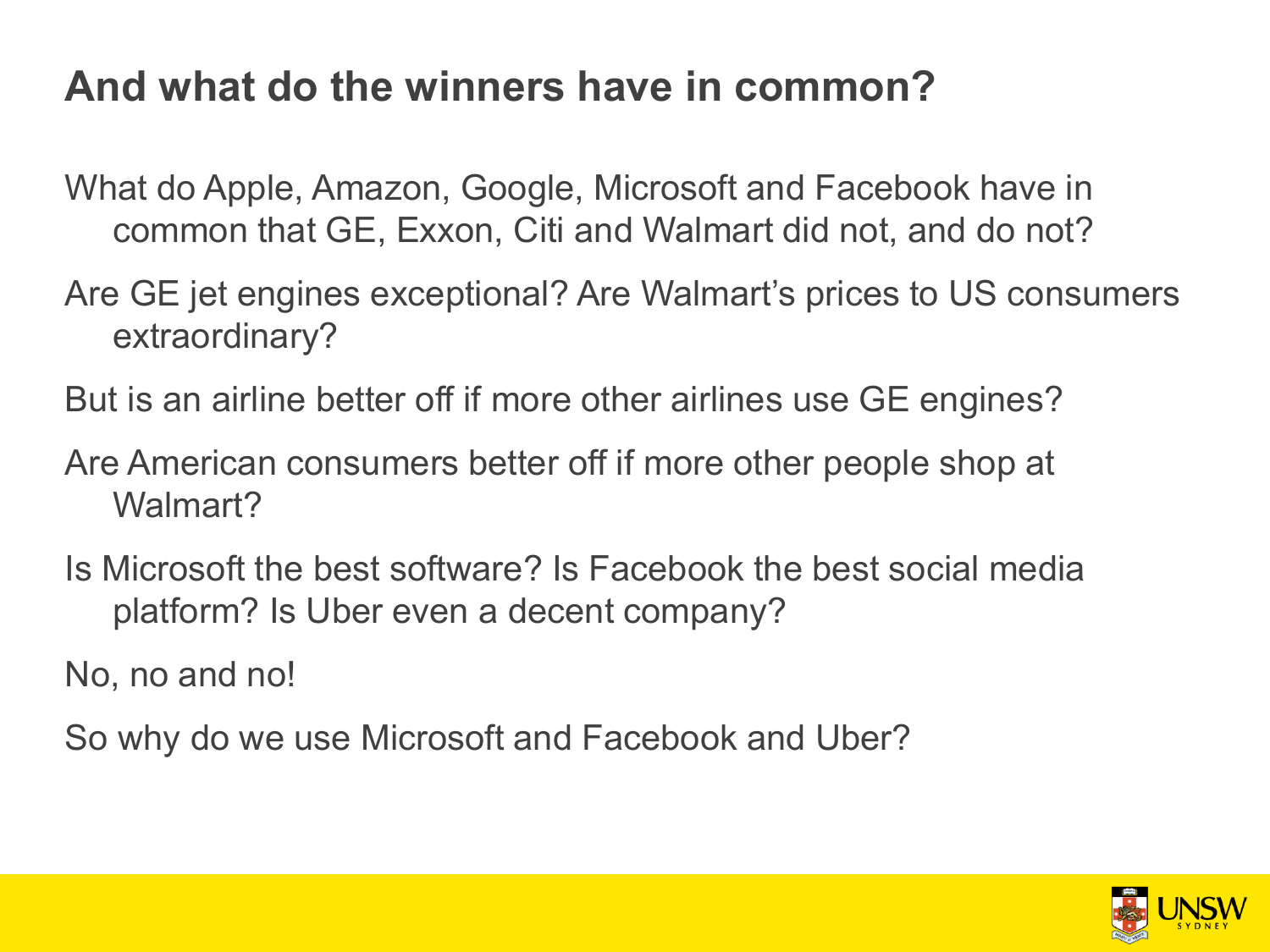### **Network effects**

Businesses with strong network effects tend to win, and win big.

What else has strong network effects?

Digital Financial Platforms in Asset Management!

- **DFPs are operating systems that range from the front end to the back end – providing investment data and analytics through to dealing with settlement --**
- So DFPs should grow and concentrate further. Most markets will in time probably only support one or two or at most three DFPs.
- We've seen this in the US with Aladdin and in China with Ant Financial. The network effects are **massive** – because the data collected is harvested to improve predictive capacities.
- Belonging to Aladdin provides access to better information than other investors have, legally!

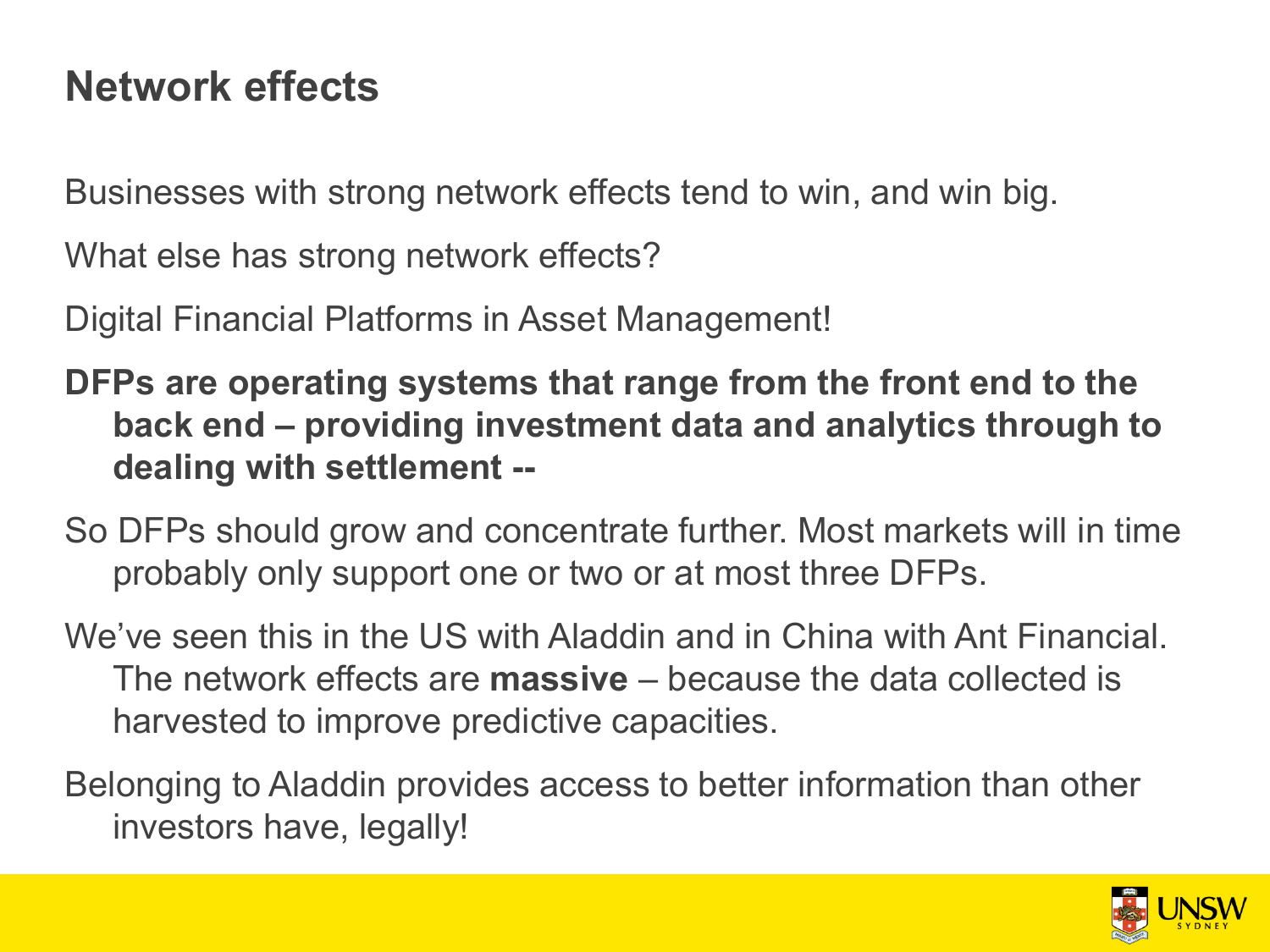# **Aladdin**

Network effects are the key to the success of platforms. A platform links suppliers and consumers. It is the ultimate broker – clipping the ticket.

- A hotel without hotel rooms AirBnB.
- A taxi company without cars Uber.
- A retailer with little stock and few stores Amazon.

DFPs are platforms that serve as Financial Operating Systems for banks, financial services companies and funds. Particularly funds!

Just as your laptop has an operating system with which you don't interact much – you use the Apps that run on the  $OS$  – the  $OS$  is architecture – so is Aladdin the architecture of the funds management industry

### **"Aladdin is like oxygen. Without it we wouldn't be able to function." – Anthony Malloy, CEO, New York Life Investors**

Aladdin is used to manage 10% of the world's \$50 trillion of investment assets.

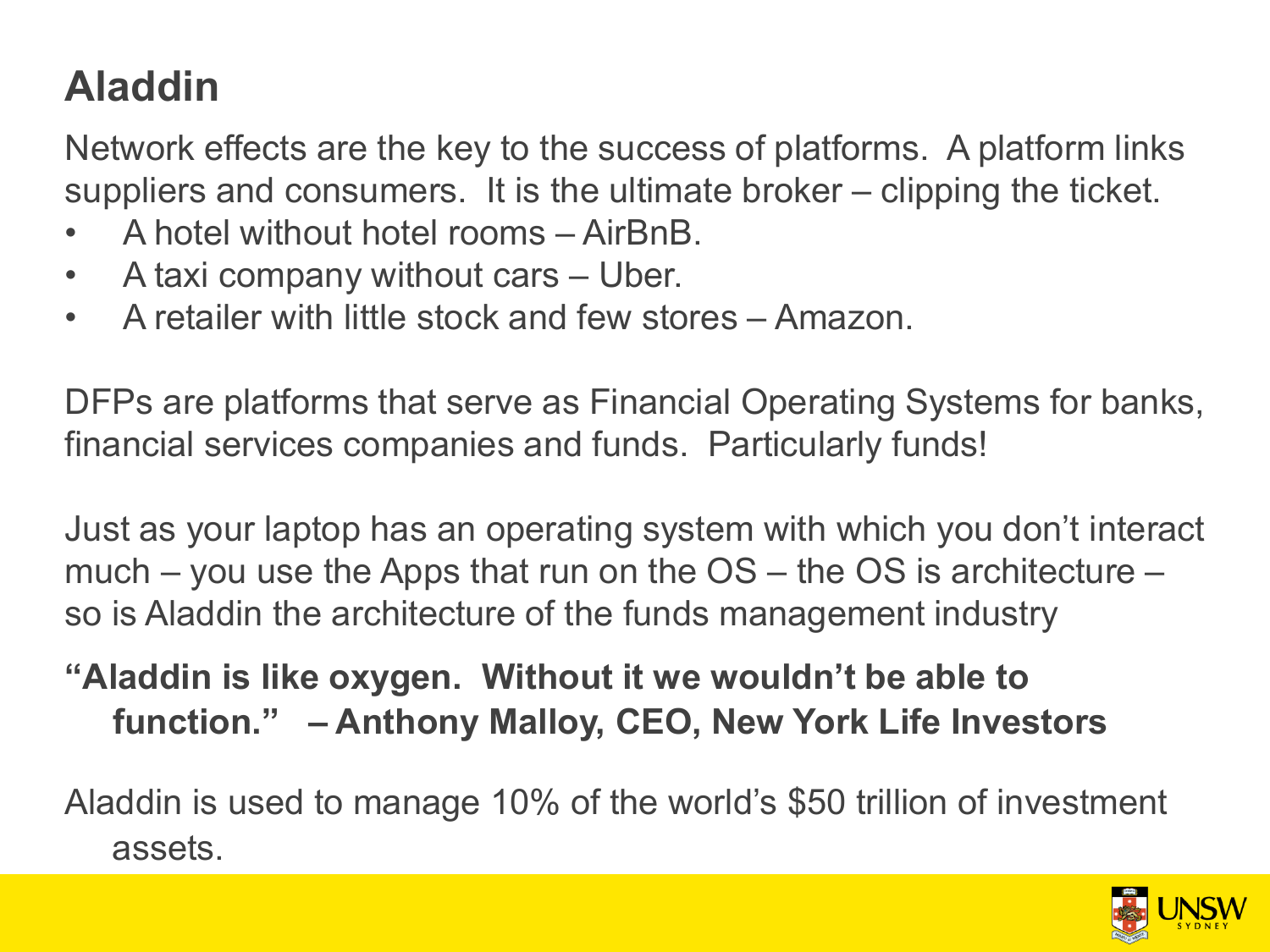### **Ant Financial**

Valued at \$200 billion – triple Goldmans. In 2018, it raised over a third of global VC funding (\$14 billion). Alipay has 1.2 billion active users (with over 700 million in China). Ant's funds have over 325 million investors. Ant has China's largest fund brokerage platform.

So what is left for the banks? Answer in China today – "Not much".

Ant Financial is fast becoming THE financial operating system of the Chinese economy. Add in WeChat and Ten Cent and you have most of the Chinese financial system.

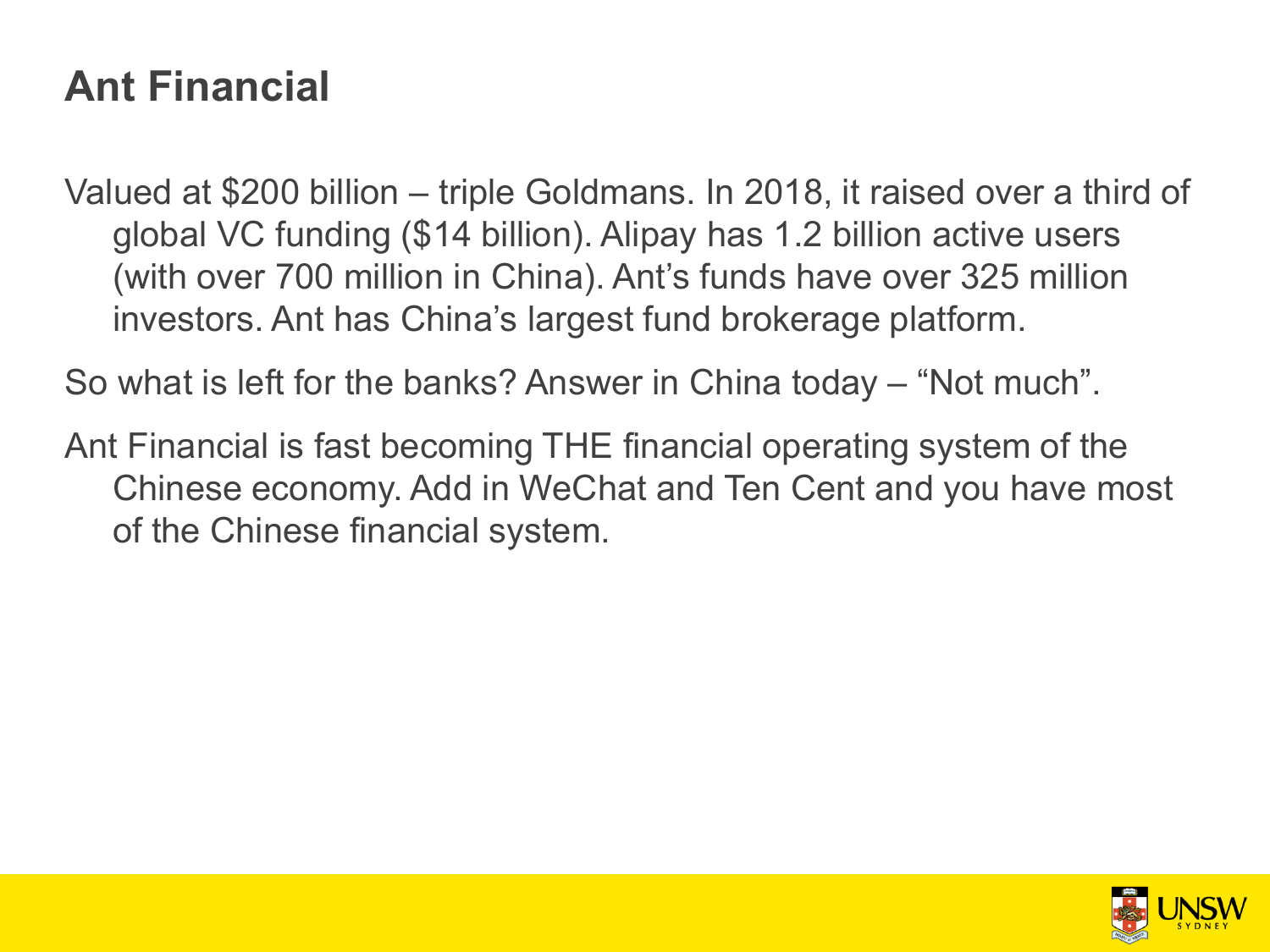# **Are DFPs systemic?**

Well "Aladdin is like oxygen". Without it the US Funds industry "wouldn't be able to function". And US Funds control far more assets than US banks.

Sounds pretty systemic? Doesn't it? TBTF and TCTF

- If Aladdin stopped functioning many banks would experience severe operating issues and the Funds industry would largely grind to a halt at both front and back ends.
- Ant has been designated as a non-bank SIFI in China since 2018.

The Americans are yet to work this out!

**In the US, no DFP has been designated as a non-bank SIFI or a systemically important Financial Market Utility** (which brings heightened prudential and risk supervision under Dodd-Frank).

The reason is the US regulatory triggers are balance sheet size, assets, counterparty exposures (ie. "follow the money!!")

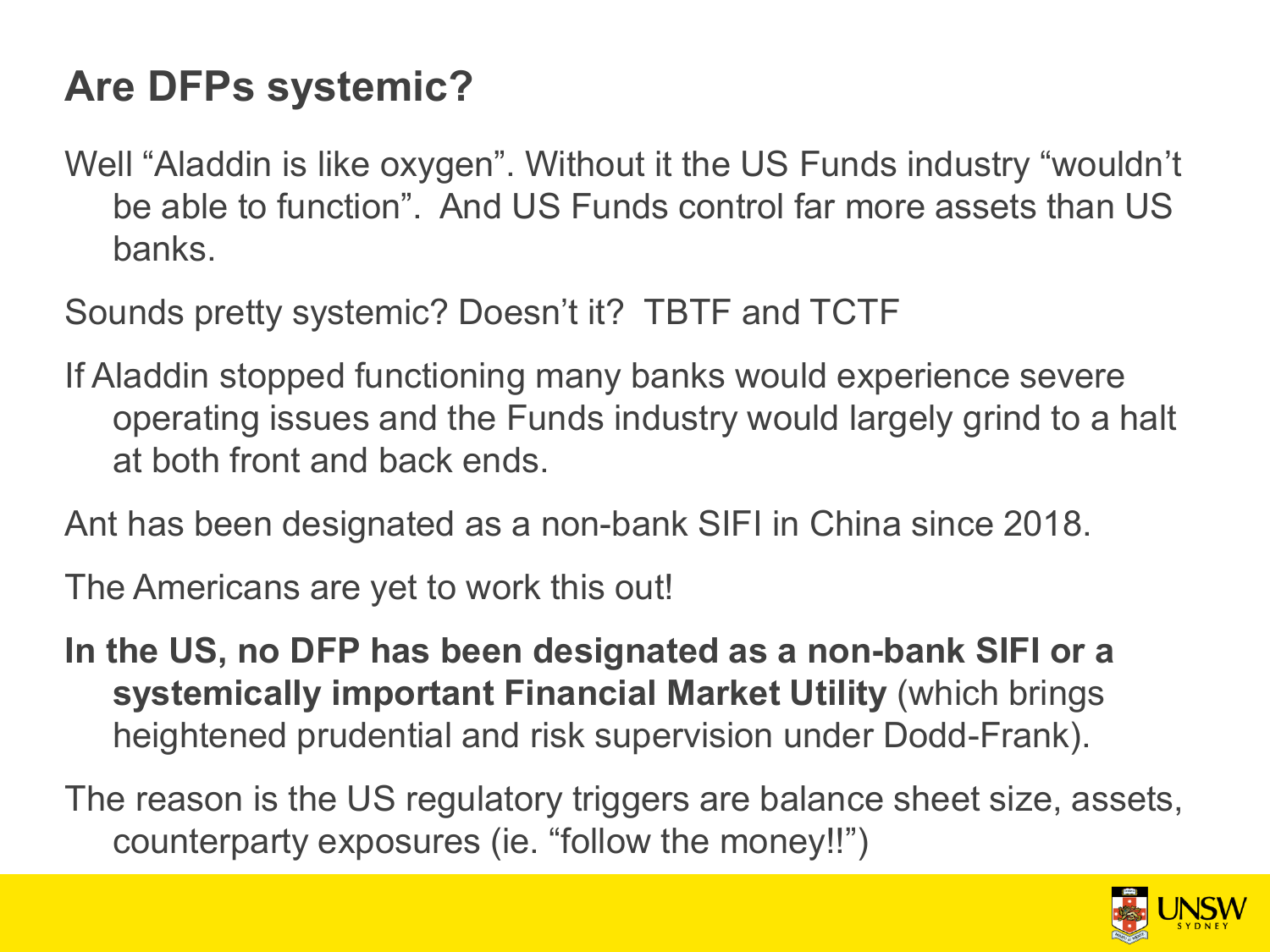# **The focus has been on FinTechs**

**But DFPs are the Empire Striking Back!** (with none of the boosterism that characterises the FinTech market)

DPPs are giant entities utilising all the data advantages of their size

This is a potent example of the massive challenges now facing financial regulators – regulators have had centuries to learn how to regulate banks – but our new world needs profoundly new approaches

#### **Rather than 'follow the money' regulators now increasingly need to 'follow the data and the data analytics'.**

- If you want to see the future of finance in Europe don't look to America where retail financial services are a mess with pain points aplenty - look to China.
- The rise of a pan-European DFP like Ant Financial or Aladdin is highly likely in time – and network effects will mean there will, in the end, be one or at most two which dominate.

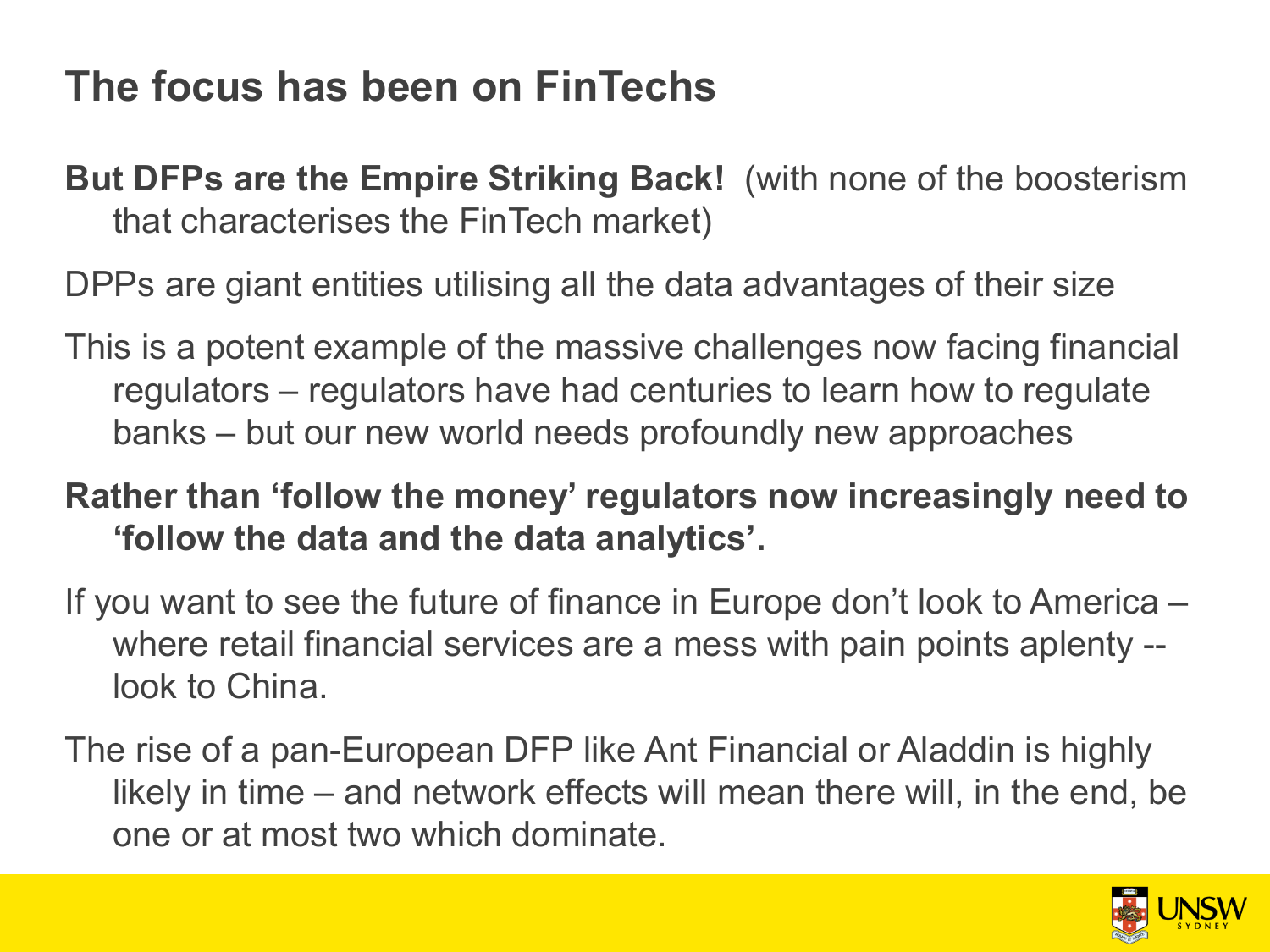# **Approaches to Regulation of DFPs**

Asset managers assets are off their own balance sheets, and the risks they generate are mostly operational – and in that domain – massive!

- As platforms, DFPs will tend to winner-take-all outcomes see search engines, social media, retail, etc. This market dominance will likely limit general innovation severely – a real concern for contemporary regulators.
- Financial regulation often tends to favour massive tech companies with the resources and capacity to respond to enhanced reporting and compliance obligations – so more traditional financial regulation is, ironically, likely to enhance the market dominance of DFPs.

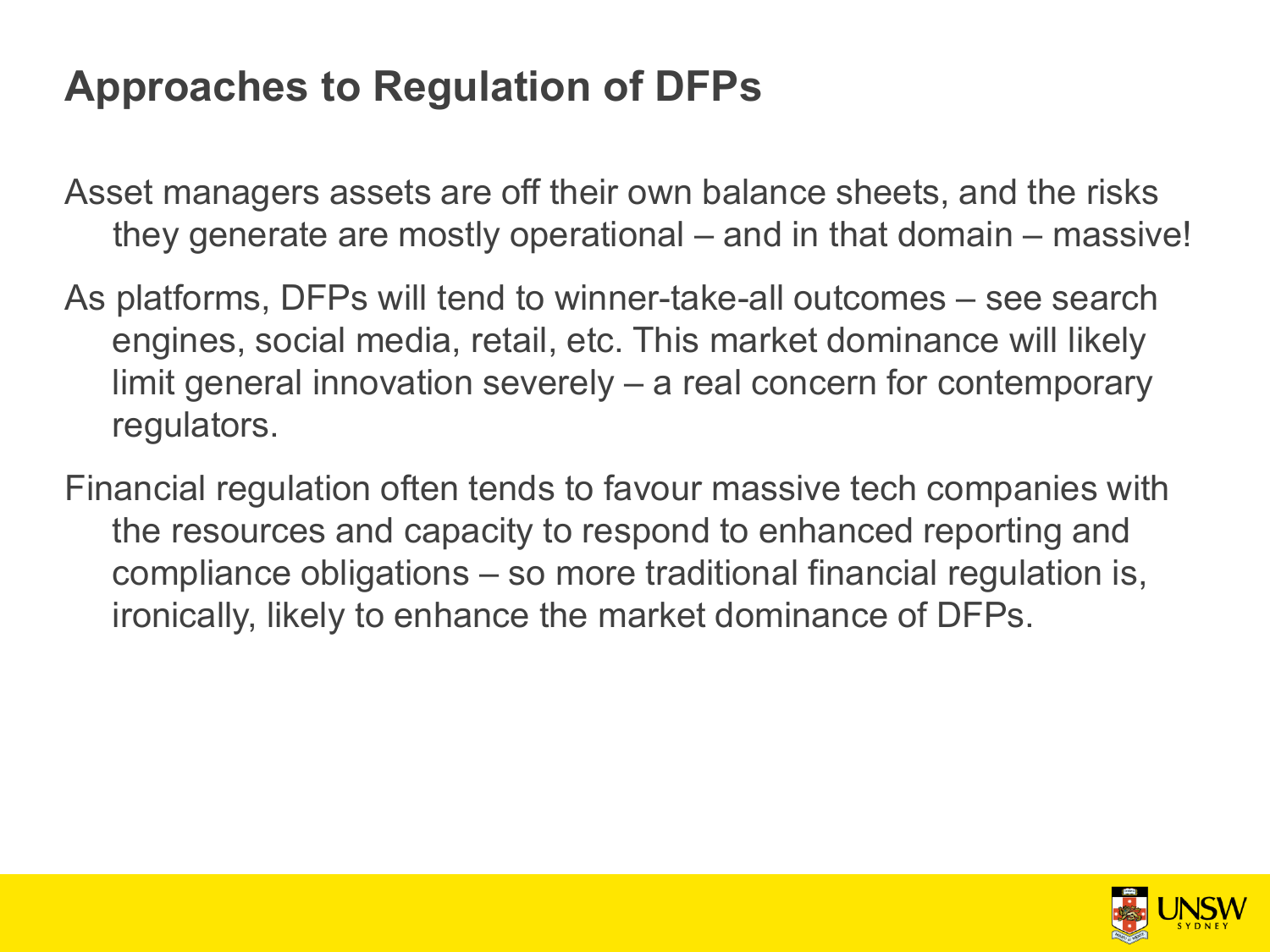# **Various regulatory approaches available**

- Do Nothing (circa China up to 2015)
- Test and learn sandboxes and hubs -- ??
- Require firms diversify, ie. use more than one DFP -- expensive
- Require firms rotate DFPs, as with auditors expensive
- **Declare certain DFPs systemically significant with heightened regulatory obligations and reporting requirements**
- **Such obligations could include mandating redundancy and resilience within the DFPs – regulators setting the standards and leaving their attainment to the DFPs?**